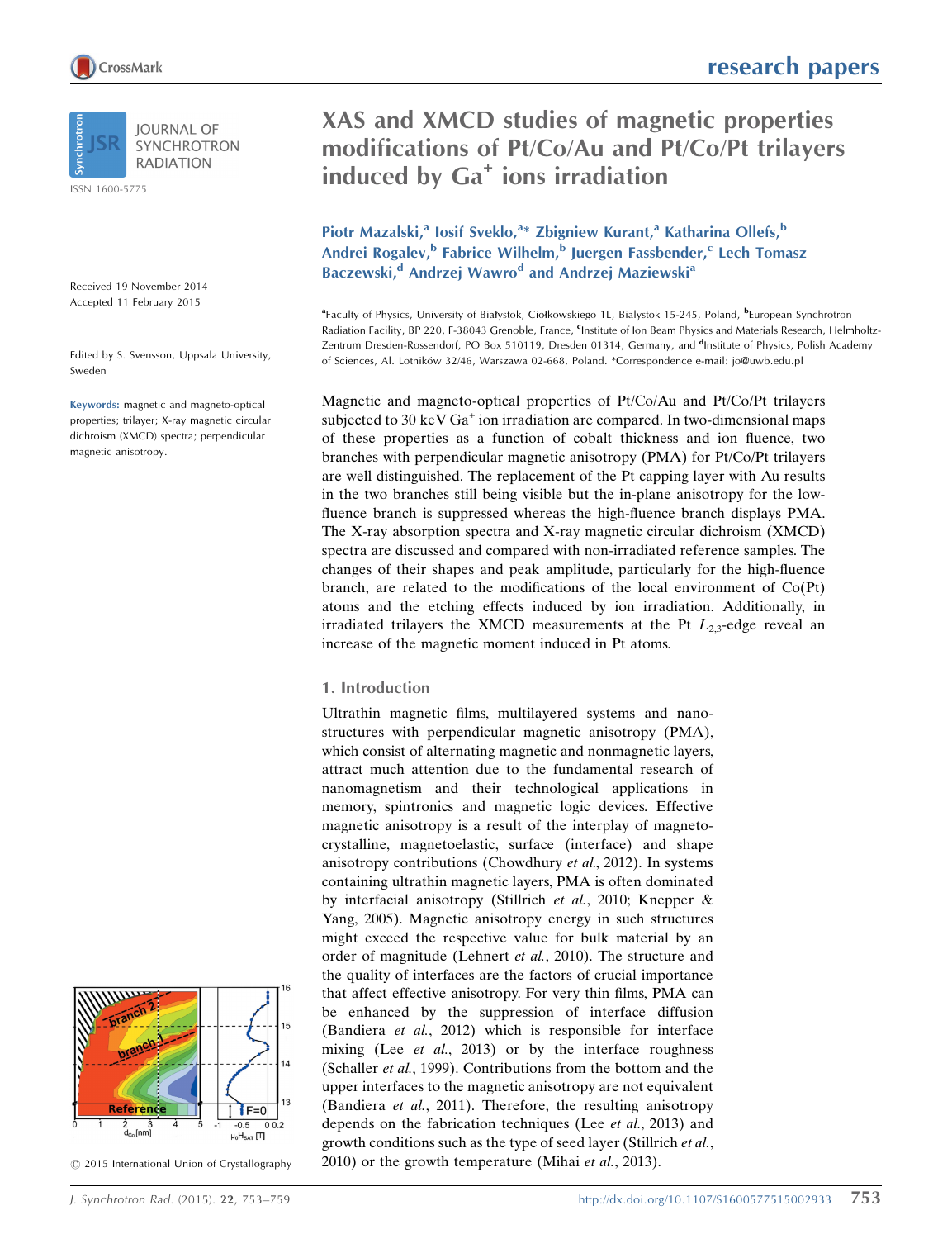Although PMA was discovered in Au/Co multilayers (Chappert & Bruno, 1988), the Pt/Co system is one of the most intensively studied owing to the enhanced magneto-optical response in the ultraviolet range (Brandle et al., 1992). The structure and the interface alloying have significant influence on the magnetic and magneto-optical properties and can be used as adjustment parameters (Poulopoulos et al., 2003). Various other approaches have been considered to further improve the properties relevant to applications, e.g. doping of the interfaces in order to oxidize Co atoms (Zhang, Yang et al., 2013; Zhang, Wu et al., 2013; Manchon et al., 2008; Nistor et al., 2011) or the insertion of ultrathin layers, which are immiscible with both Pt and Co, in order to suppress interdiffusion (Bandiera et al., 2012).

The local environment and the coordination play important roles for the magnetic properties of Co atoms. The enhanced magnetic susceptibility of Pt(Pd) atoms leads to an effective interlayer exchange coupling in multilayers compared with a system containing smaller spin–orbit coupling like Cr or Cu.

The electronic structure of the nonmagnetic components plays an important role in the anisotropy and the coupling between magnetic components of nanostructures exhibiting PMA. In granular Pt/Co multilayers the Co particles are coupled ferromagnetically (Bartolome et al., 2007). The separating Pt layers are involved in the interparticle exchange coupling by polarization of the Pt atoms due to hybridization of the Pt 5d and the Co 3d electrons. Oscillatory interlayer coupling between the Co layers is attributed to the Ruderman–Kittel–Kasuya–Yosida interactions. It is concluded that the magnetic polarization of the Pt atoms is responsible for this behavior (Knepper & Yang, 2005).

Local irradiation of the continuous Pt/Co multilayers with an ion beam or focused ion beam (FIB) is a powerful tool for nanostructure fabrication (Chappert et al., 1998; Rettner et al., 2002; Vieu et al., 2002; Kuswik et al., 2011). Ion bombardment destroys a sharp chemical profile at the interfaces in the asgrown layered films. Suppression of PMA followed by reorientation to the in-plane alignment was demonstrated upon irradiation for Pt/Co multilayers with  $30 \text{ keV}$  He<sup>+</sup> ions (Chappert et al., 1998; Fowley et al., 2013). The opposite effects have also been reported very recently (Maziewski et al., 2012; Jaworowicz et al., 2009; Mazalski et al., 2013). The possibility of multiple changes of the magnetization orientation between inplane and out-of-plane directions in Pt/Co/Pt trilayers induced by ion irradiation has been demonstrated. Consecutive states with PMA separated by an in-plane magnetization phase were induced in in-plane magnetized as-grown trilayers with increasing fluence of ions. In the two-dimensional maps of magnetic and magneto-optical properties as a function of  $d_{Co}$ (cobalt thickness) and  $F$  (ion fluence), two elongated PMA regions, in shapes resembling 'branches', were clearly distinguished (Maziewski et al., 2012). One of the possible explanations for this induced PMA is that Co–Pt intermixing is forced by irradiation and the formation of the Co–Pt ordered alloy proceeds. Such a process was confirmed by Maziewski et al.  $(2012)$  and Lišková et al.  $(2012)$ . Recent studies using the extended X-ray absorption fine-structure (EXAFS) technique

revealed that the enhancement of PMA in the moderate Ga<sup>+</sup> fluence region was also related to in-plane lattice expansion of the Co film (Sakamaki et al., 2012).

Identification of the roles of surface and of perimeter atoms in Co/Pt structures offers numerous possibilities for the engineering of magnetic moment strength and the anisotropy in fabricated nanostructures (Chappert et al., 1998). Structures with PMA have potential applications in ultrahigh-density perpendicular recording (Stillrich et al., 2010; Richter, 2007), magnetic ratchet memories (Franken et al., 2012; Lambert et al., 2013), magnetic field sensors (Matczak et al., 2012) and controllable transport of magnetic beads (Tierno et al., 2007). Hybrid systems are promising for the electric field control of magnetism in low-power spintronics devices (Lin et al., 2013) or as spin injectors (Zarpellon et al., 2012).

In the present paper we report the results of magnetooptical and synchrotron radiation studies of magnetic trilayers irradiated with a 30 keV Ga<sup>+</sup> ion beam. A comparison of Pt/ Co/Au and Pt/Co/Pt trilayers highlights the role of the top layer type in the interface intermixing responsible for the modification of magnetic properties, particularly PMA. The appearance of magnetic moments, owing to proximity effects for the atoms of nonmagnetic layers, is also discussed in detail.

## 2. Experimental details

Two types of epitaxial structures were grown, at room temperature, by a molecular beam epitaxy method on sapphire substrates: (a) cobalt wedge: Pt (20 nm)/Co wedge  $(0-5 \text{ nm})/[Pt (5 \text{ nm}) \text{ or Au} (5 \text{ nm})]$  and  $(b)$  cobalt flat samples: Pt  $(20 \text{ nm})/\text{Co}$   $(3.3 \text{ nm})/\text{Pt}$   $(5 \text{ nm})$  or Au  $(5 \text{ nm})$ . The deposition process was monitored in situ by reflection highenergy electron diffraction and Auger electron spectroscopy. Detailed information on the growth of the samples and orientation of the layers is given by Maziewski et al. (2012). Selection of Au as an alternative top layer should have a significant influence on the irradiation-induced magnetic properties owing to the difference in miscibility between Co/Pt (miscible) and Co/Au (immiscible) systems, and, consequently, their interface mixing under irradiation. The samples with the Co wedge were irradiated with 30 keV  $Ga<sup>+</sup>$  ions with a fluence varying from  $10^{13}$  up to  $10^{16}$  ions cm<sup>-2</sup> along a direction orthogonal to the Co wedge thickness gradient, similar to that reported by Maziewski et al. (2012). Thus, the Co wedge sample can be considered as an array of small uniform samples with variable Co thickness and irradiation fluence. After analysis of magnetic properties with a spatially resolved polar magneto-optical Kerr effect (PMOKE) technique, it is possible to present them as two-dimensional maps  $(d_{Co} \log F)$ and select fluences  $F_1$  and  $F_2$  corresponding to the area with induced perpendicular magnetic anisotropy – branches 1 and 2 for a given Co thickness (Maziewski et al., 2012). Further, these fluences,  $F_1$  and  $F_2$ , will be used for uniform irradiation of flat (constant Co thickness) large-area samples suitable for X-ray absorption spectroscopy (XAS) and X-ray magnetic circular dichroism (XMCD) study. The samples containing a flat cobalt layer and different capping layers were irradiated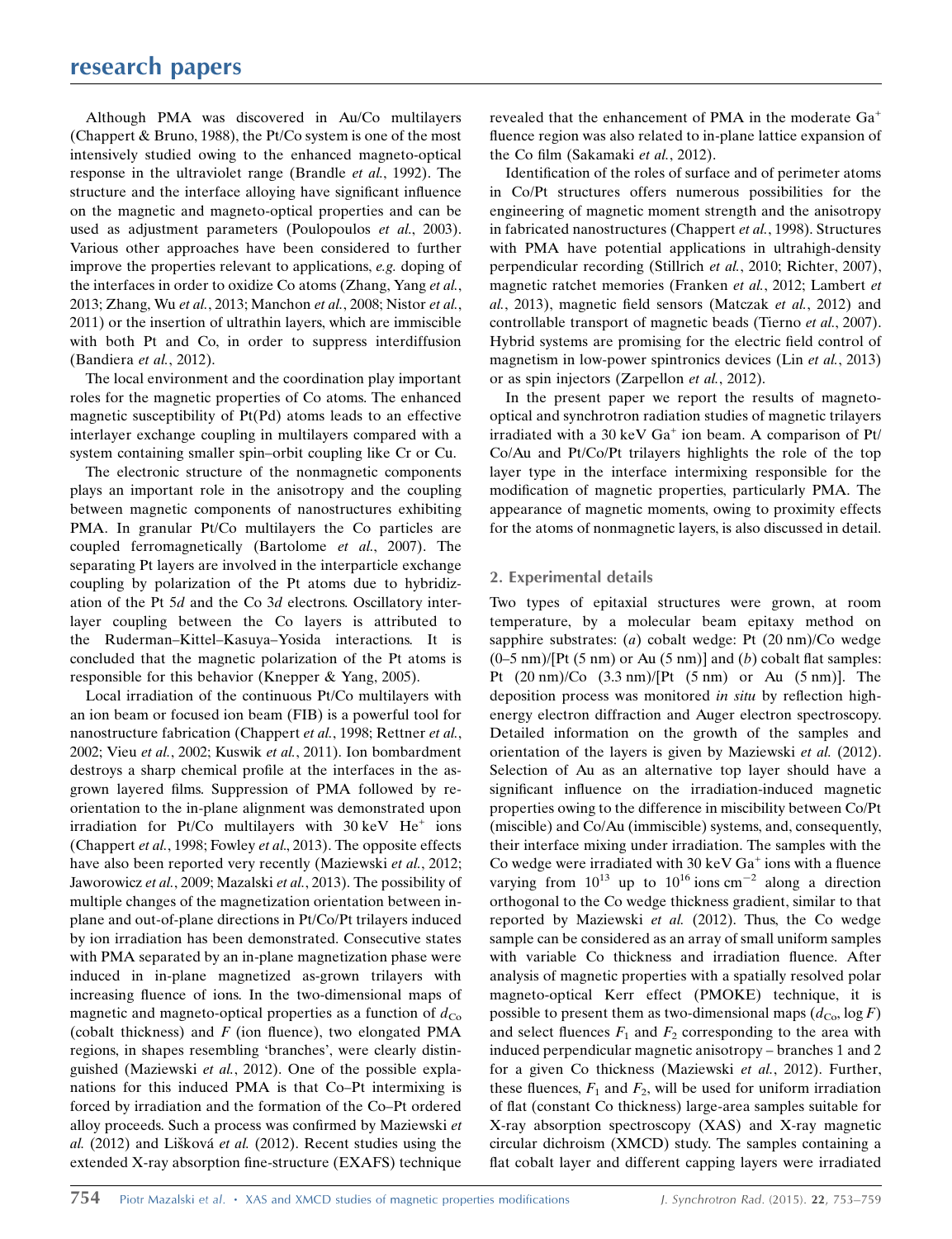with two fluences of  $F_1 = 2.8 \times 10^{14}$  ions cm<sup>-2</sup> (low) and  $F_2 =$  $5.7 \times 10^{15}$  ions cm<sup>-2</sup> (high) corresponding to the branches 1 and 2 for  $d_{\text{Co}} = 3.3$  nm. TRIDYN (Möller *et al.*, 1988) simulations showed that:  $(a)$  in both types of sample systems the  $Ga<sup>+</sup>$  ions penetrate both Co layer interfaces and (b) the estimated etching depth is negligible for fluence  $F_1$  and is a few nanometres for fluence  $F_2$ .

Surface morphology was characterized with a commercial (NT-MDT) atomic force microscope (AFM) working in tapping mode at ambient conditions. In the case of a sharp boundary between irradiated and non-irradiated areas it also allows the depth of etching for a given fluence as a step height at the boundary to be measured.

Room-temperature PMOKE rotation hysteresis loops were measured with a magneto-optical set-up equipped with a laser diode (640 nm wavelength) giving a spot size of about 300  $\mu$ m in diameter. A computer-controlled  $x-y$  scanning stage allowed the position of the laser spot on the sample surface to be selected. For a selected position, the PMOKE rotation hysteresis loop is measured sweeping magnetic field applied perpendicular to the sample surface. Analysis of these hysteresis loops enabled the determination of the main magnetic/magneto-optical parameters such as coercivity field, saturation field  $H_{\text{SAT}}$ , Kerr rotation maximum and zero field (remanence) values *etc*. The  $H_{\text{SAT}}$  field is equal to the effective magnetic anisotropy field for the film with in-plane magnetic anisotropy. These parameters maps on the  $(d_{\text{Co}} \log F)$  plane were built for Co wedge samples (with Pt or Au coverage) irradiated with a fluence gradient, performed in a similar way by Maziewski et al. (2012).

XAS and XMCD spectra measured at the Co K-edge and Pt  $L_{2,3}$  edges were obtained in the fluorescence mode at ID12 beamline of the ESRF, Grenoble. The measurements were performed at room temperature in an applied magnetic field of 0.6 T and in the glancing-incidence configurations (angle between the X-ray beam and the sample normal was equal to 79). XAS spectra were averaged for two polarizations.

#### 3. Results and discussion

The two-dimensional diagrams created on the basis of the measured PMOKE rotation hysteresis loops highlight the regions of the investigated samples with a specific direction of magnetization. These diagrams for saturation field  $H_{SAT}$  for (a) Pt/Co/Pt and (b) Pt/Co/Au trilayers as a function of  $d_{\text{Co}}$ , log F are presented in Fig. 1; similar to those presented by Maziewski et al. (2012).

The saturation field is defined for the part of the sample where the magnetization is oriented in the sample plane. It is equal to the value of the magnetic field applied in the perpendicular direction at which the magnetization reaches saturation along the field direction. Its value is represented by the color scale in Fig. 1. The part of the sample with perpendicular magnetization is marked in red. In our notation for that case the saturation field approaches to zero. On the righthand side of Figs.  $1(a)$  and  $1(b)$  the vertical profiles of the saturation field, *i.e.* as a function of ion fluence, are presented

for a fixed Co layer thickness of  $d_{\text{Co}} = 3.3$  nm. Contrary to the results obtained for the Pt/Co/Pt trilayer by Maziewski et al. (2012), only the second branch with PMA is well pronounced for Pt/Co/Au while the first one is visible only as a local increase of the saturation field. These differences are related to the various extents of Co mixing in the top Co/Pt and Co/Au interfaces. Also for higher fluences a transition to the super-





Two-dimensional diagrams ( $d_{\text{Co}}$ , log F) of the saturation field  $H_{\text{SAT}}$  for Co wedge samples: (a) Pt/Co/Pt, (b) Pt/Co/Au. Thickness of Co layer  $d_{\text{Co}}$  is varied linearly along the x axis from 0 (left edge) to 5 nm (right edge). A schematic presentation of the Co layer profile is given at the bottom of the maps. The fluence of 30 keV  $Ga^+$  irradiation is varied along the y axis from  $10^{13}$  (at the bottom) up to  $10^{16}$  ions cm<sup>-2</sup> (at the top) perpendicular to the Co wedge direction. The value of fluence is given on a logarithmic scale on the right-hand side. A small lower part of the sample is not irradiated and marked as 'reference'. The regions with an enlarged value of perpendicular magnetic anisotropy are marked as 'branch 1' (low fluence) and 'branch 2' (high fluence). The superparamagnetic region (hatched area) is visible at the top left corner of the maps. The plots on the right-hand side of the diagrams correspond to the saturation field  $H<sub>SAT</sub>$  changes along the black and white dashed vertical lines for  $d_{\text{Co}} =$ 3.3 nm. Samples are 10 mm  $\times$  10 mm.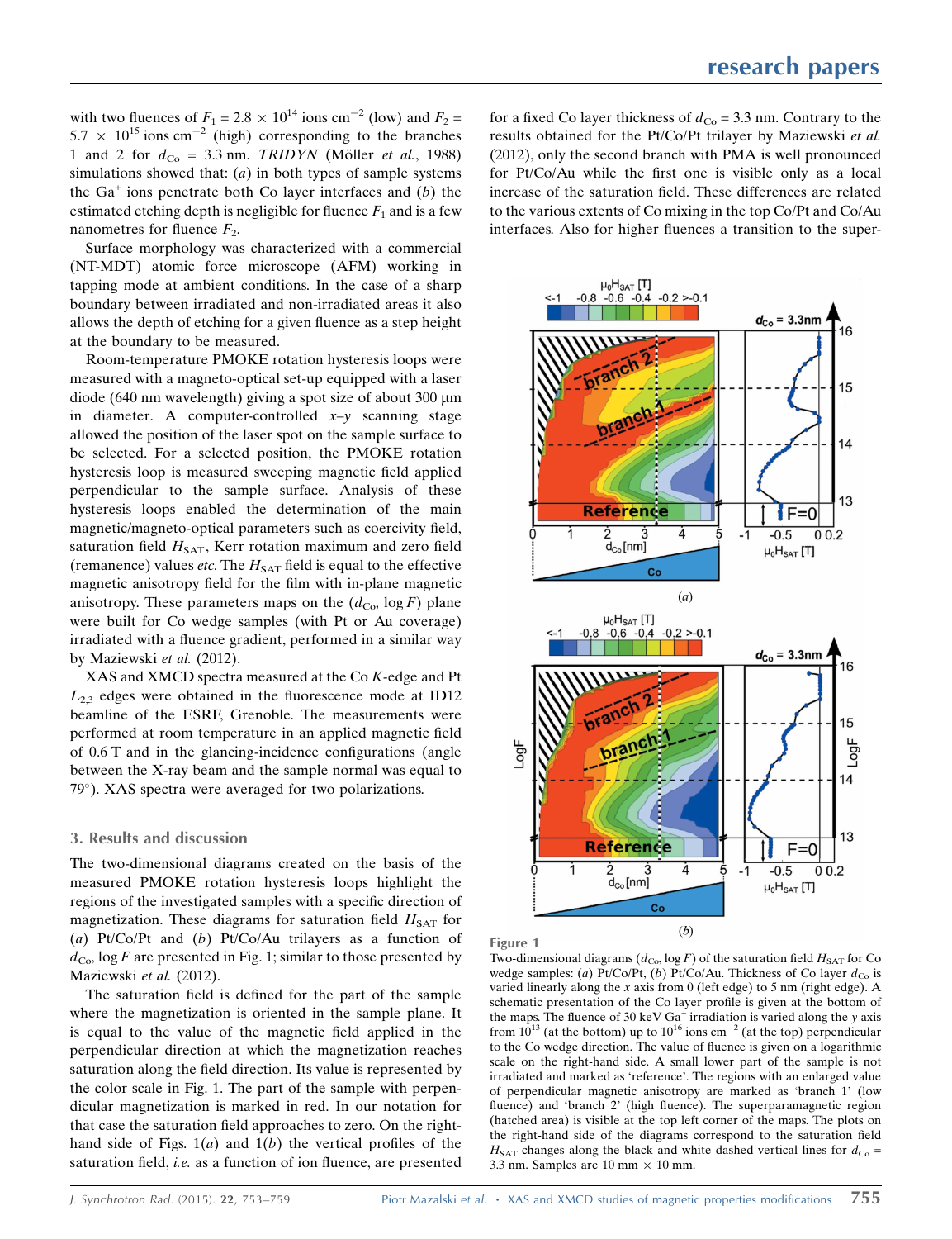paramagnetic state takes place similar to those in Pt/Co/Pt structures. Moreover, the increase of the PMOKE rotation value under ion irradiation is slightly smaller than that reported by Maziewski et al. (2012). Our results indicate that a contribution of the top Co interface to magnetic changes induced by irradiation is dominant.

The uniform samples  $(d_{Co} = 3.3 \text{ nm})$  with a Au or a Pt capping layer, irradiated with fluences  $F_1$  and  $F_2$  corresponding to both branches, were measured using synchrotron radiation techniques. Figs.  $2(a) - 2(d)$  show the non-normalized XAS spectra measured at the Co K and the Pt  $L_3$  absorption edges, for as-deposited samples and two irradiated ones with fluences  $F_1$  and  $F_2$ . For both systems (Figs. 2a and 2b) the shape of the non-normalized XAS Co K-edge absorption spectra for the as-deposited samples are typical of h.c.p. Co bulk structure (Kozinkin et al., 2011). Upon irradiation the shapes of the spectra change. The features typical of pure metal are much less pronounced. These changes are probably related to the mixing of the layers at the interfaces which forces a modification of the 3d and 4p shells of the Co atoms. The electronic structure of transition metals is very sensitive to changes of their local environment. Abundance of Pt atoms in the nearest vicinity of Co atoms modifies their  $d$  and  $p$  shells due to hybridization with the  $d$ -states of Pt atoms. XAS spectra at the Co absorption edge for irradiated samples

resemble those obtained for the reference Co–Pt alloy (Lee et al., 2003).

The shape of the non-normalized XAS spectra recorded at the  $L_3$  platinum absorption edge also evolve after irradiation, see Figs.  $2(c)$  and  $2(d)$ . The changes are slightly smaller than for Co; however, their origin is also related to the orbital hybridization. This confirms again the presence Co–Pt alloying in the samples irradiated with fluences  $F_1$  and  $F_2$ .

The observed evolution of the amplitude of the XAS spectra measured at the Co and Pt absorption edges with the applied ion fluence is a common feature of both studied systems, see Figs.  $2(a)-2(b)$  and Figs.  $2(c)-2(d)$ , respectively. The amplitude is proportional to the number of absorbing atoms in the sample. For the non-irradiated sample and the irradiated one with fluence  $F_1$  the amplitudes at the Co K-edge (see Fig. 2a) are similar, whereas for the fluence  $F_2$  corresponding to branch 2 it drastically decreases. Such a behavior for the high fluence is related to the smaller amount of Co atoms remaining in the sample. Simple comparison between the spectra amplitudes show that the signal for the sample irradiated with the high fluence is about 45% less (1.8 times smaller) than for the as-deposited one. This means that almost half of the Co atoms were removed from the sample during the irradiation process. A similar behavior was observed for the Pt  $L_3$  absorption edge (Fig. 2c). However, the decrease by



Figure 2

XAS spectra of three types of samples for Pt/Co/Pt and Pt/Co/Au trilayers: as-deposited and two irradiated with fluences  $F_1$  and  $F_2$  corresponding to the branches 1 and 2, respectively: (a)–(b) non-normalized XAS spectra at the Co K-edge, (c)–(d) non-normalized XAS spectra on the Pt  $L_3$ -edge.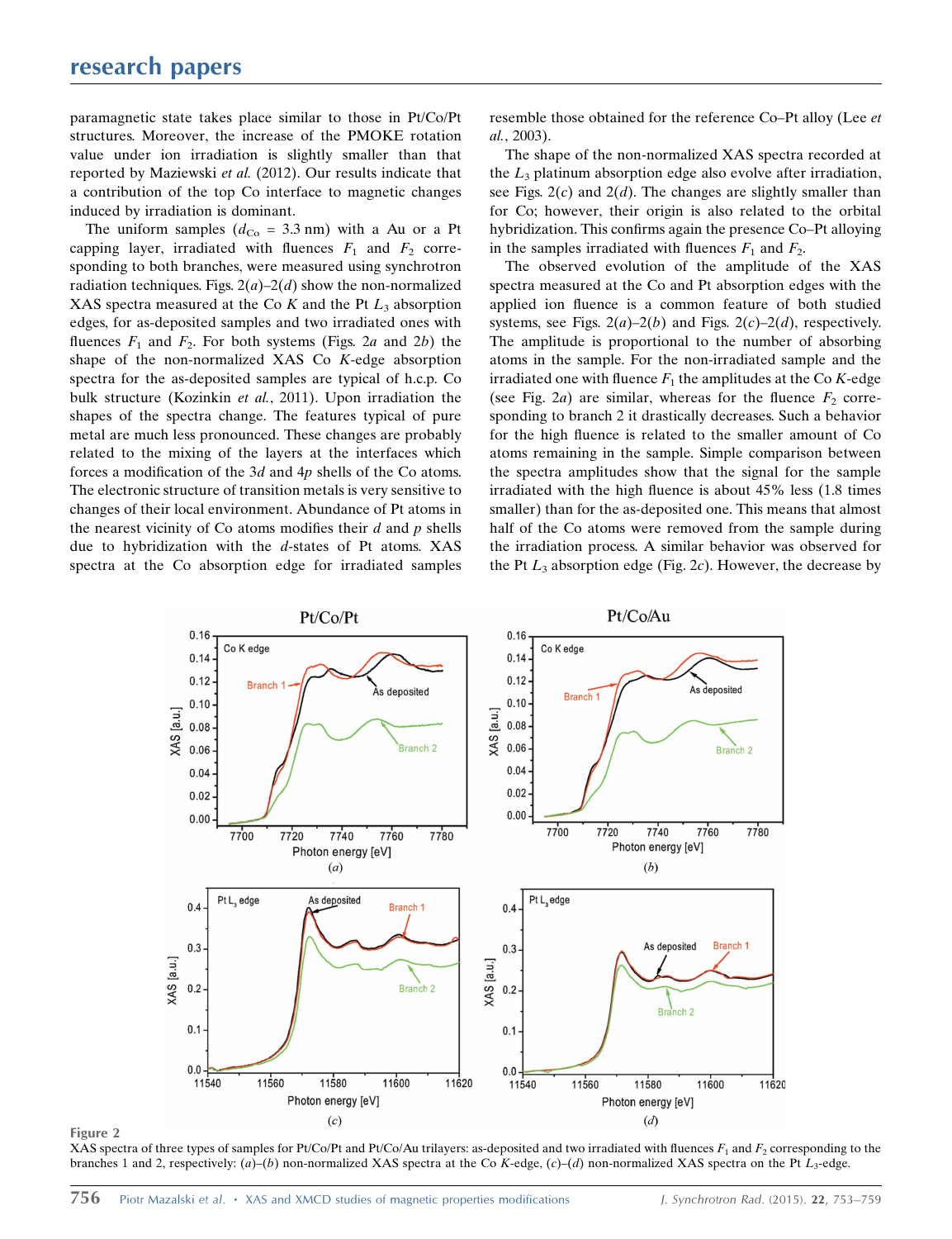

Co K-edge XMCD spectra of the samples for (a) Pt/Co/Pt and (b) Pt/Co/Au trilayers: as-deposited and two irradiated with fluences  $F_1$  and  $F_2$ corresponding to the branches 1 and 2, respectively. Spectra are shifted vertically for clarity. For comparison, the XMCD spectrum for the Co<sub>0.5</sub>Pt<sub>0.5</sub> L1<sub>0</sub> ordered alloy is also presented (a).

18% is much smaller in comparison with Co (1.2 times smaller). This difference is related with initially different amounts of the Co and Pt atoms in the sample. The decrease of amplitude might be used for a simple estimation of the sample etching effects under irradiation. Thus, irradiation with the high fluence removes about 5 nm of Pt and about 1.9 nm of Co. Obtained values are in good agreement with the step height of 7.5 nm in the sample topography between nonirradiated and irradiated with fluence  $F<sub>2</sub>$  regions measured with an AFM. A similar qualitative step height reduction with ion fluence was observed for Pt/Co/Au samples. However, quantitative differences result from different sputtering yields of the capping Pt and Au layers.

Figs.  $3(a)$  and  $3(b)$  show the XMCD spectra obtained at the Co K-edge for Pt/Co/Pt and Pt/Co/Au trilayers, respectively. For non-irradiated samples of both systems the spectra are very similar to each other and resemble the XMCD spectrum recorded for a pure h.c.p. Co layer (Stähler et al., 1993). It is possible to distinguish two additional peaks (emerging at 7716 and 7727 eV) for the samples irradiated with the fluences  $F_1$ and  $F_2$ . The shape of the spectra acquired for both branches

resemble the reference XMCD spectrum measured for the  $Co<sub>0.5</sub>Pt<sub>0.5</sub>$  alloy with well developed  $L1<sub>0</sub>$  structure (topmost one in Fig. 3a). Such coincidence is a strong indication that the Co–Pt alloy is formed and responsible for the enhanced perpendicular anisotropy in branches 1 and 2. It is also worth mentioning that in the irradiated Pt/Co/Au trilayer a possible mixing of Co and Au does not contribute to modifications of the XMCD spectrum. Additional features come mainly from the Co/Pt interface due to intermixing/alloying.

The XMCD spectra measured at the platinum  $L_3$  absorption edge for both types of the samples are presented in Figs.  $4(a)$ –4(b). The amplitudes of the spectra are much higher for the samples irradiated with fluences  $F_1$  and  $F_2$  than for the as-deposited one. The increased amplitude reflects the appearance of magnetic moments at the Pt atoms which are induced by the magnetic moments of adjacent Co atoms in the alloy formed. Electron hybridization and the resulting changes in the density of states at the Fermi level are responsible for the observed properties of the Pt atoms. Similarly to the Co K-edge samples, the amplitude for the irradiated samples in the Pt/Co/Au trilayer is lower than that for the Pt/Co/Pt one.



Figure 4

Figure 3

XMCD spectra of the three types of sample for trilayers (a) Pt/Co/Pt and (b) Pt/Co/Au: as-deposited and two irradiated with fluences  $F_1$  and  $F_2$ corresponding to both branches with changed saturation field at the Pt  $L_3$  absorption edge.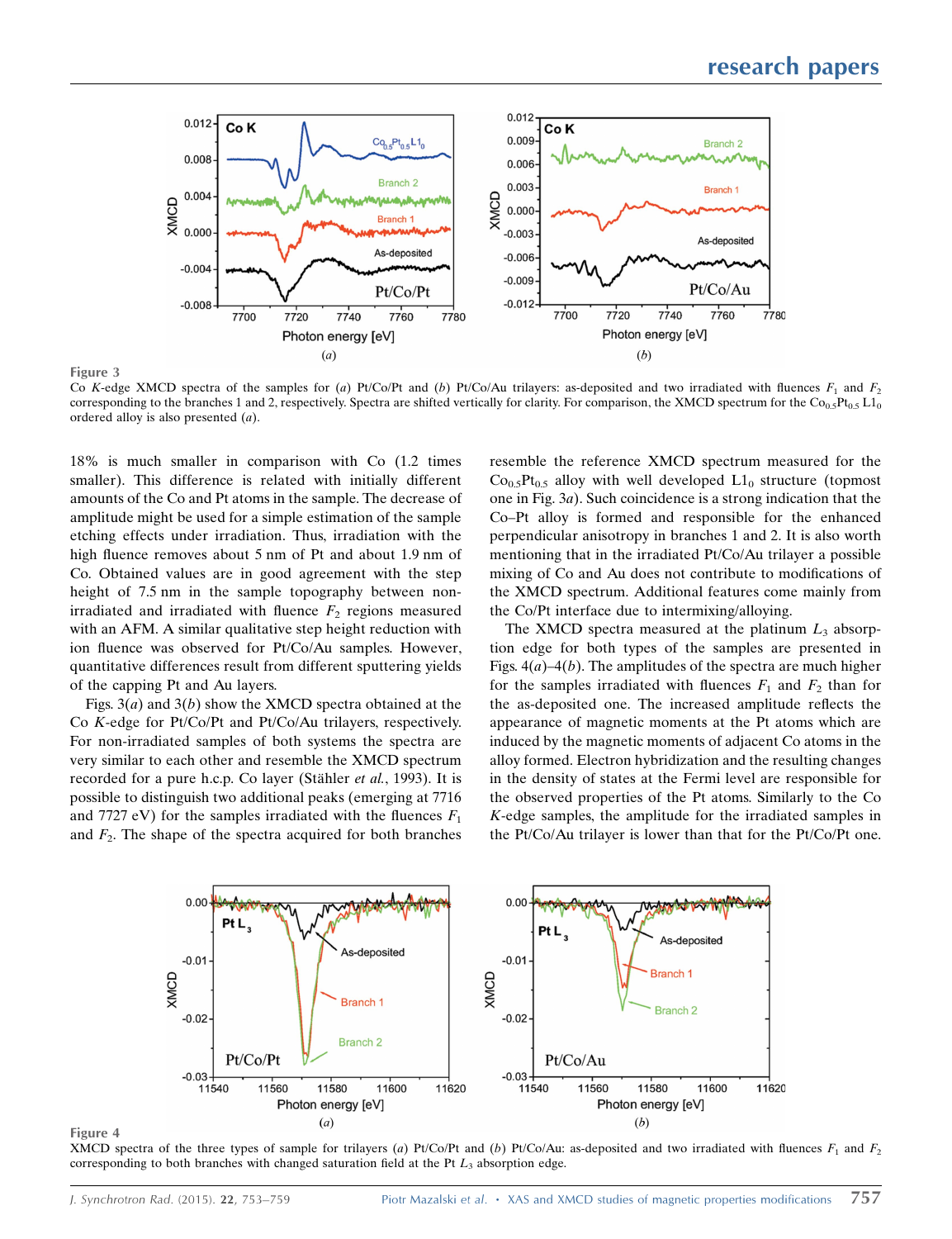| Table 1                                                                                  |  |
|------------------------------------------------------------------------------------------|--|
| Spin and orbital magnetic moment induced on Pt atoms in Pt/Co/Pt and Pt/Co/Au trilayers. |  |

|          | Pt/Co/Pt                               |                                        |               | Pt/Co/Au                               |                                        |               |
|----------|----------------------------------------|----------------------------------------|---------------|----------------------------------------|----------------------------------------|---------------|
|          | $\mu_L$<br>$(\mu B \text{ atom}^{-1})$ | $\mu_S$<br>$(\mu B \text{ atom}^{-1})$ | $\mu_I/\mu_S$ | $\mu_L$<br>$(\mu B \text{ atom}^{-1})$ | $\mu_S$<br>$(\mu B \text{ atom}^{-1})$ | $\mu_L/\mu_S$ |
| Branch 1 | 0.012                                  | 0.073                                  | 0.164         | 0.0069                                 | 0.042                                  | 0.164         |
| Branch 2 | 0.019                                  | 0.084                                  | 0.226         | 0.013                                  | 0.056                                  | 0.232         |

This difference is related to the smaller number of Pt atoms adjacent to Co in the Au/Co/Pt system as only at one interface does Co–Pt alloying take place.

Using the sum rules (Thole et al., 1992), the spin and orbital magnetic moments of the Pt atoms in the Pt/Co/Pt and the Pt/ Co/Au trilayers for the as-deposited samples and two irradiated ones were determined. As the XMCD spectra at the Pt  $L<sub>3</sub>$  absorption edge for both as-deposited samples are very similar, we assumed that the relation  $\mu_L/\mu_s$  for Pt is identical. Under this assumption the following moments were obtained:  $\mu_L = 0.002 \,\mu B$  per atom and  $\mu_S = 0.021 \,\mu B$  per atom and  $\mu_L/\mu_s = 0.095$ . The calculated values of the induced moments at Pt atoms for irradiated samples are presented in Table 1. The increase of the spin and orbital magnetic moments in both systems with respect to the non-irradiated structures is very clear. The moments at the Pt atoms in Pt/Co/Au are slightly smaller than in Pt/Co/Pt. This is probably related to the abovementioned different number of Pt atoms in the Co neighborhood. In both irradiated systems the orbital moment, in particular, is larger by an order of magnitude in comparison with the as-deposited configuration.

The observed increase of the magnetic moments at Pt atoms shows an enhanced mixing at the interfaces which results in a greater number of Co atoms adjacent to Pt ones while the Pt matrix crystallinity is still maintained. Rearrangements of this kind also change the magnetic moments at Co atoms and magnetic anisotropy energy while these parameters strongly depend on the local atomic coordination (Gambardella et al., 2003).

## 4. Summary

XAS and XMCD studies of the magnetic properties of Pt/Co/ Pt and Pt/Co/Au trilayers upon 30 keV  $Ga<sup>+</sup>$  ion irradiation highlight the intermixing processes at the interfaces. Additionally, two-dimensional diagrams of magnetic parameters as a function of Co layer thickness and applied ion fluence, obtained from magneto-optical investigations, enable the comparison of magnetic anisotropy spatial distribution in Pt/ Co/Au and Pt/Co/Pt trilayers upon irradiation. In the Pt/Co/ Au trilayer, the irradiation induces two branches: the first one with only an increased value of the saturation field and the second one with PMA. In the Pt/Co/Pt trilayer, two branches with PMA are very well distinguished. The shape of the XAS spectra measured at both Co  $K$  and Pt  $L_3$  absorption edges upon ion irradiation in both systems were changed in comparison with the as-deposited configurations. The observed evolution is related to changes in the local environment of the absorbing atoms. The decrease in the amplitude of the XAS spectra for the highest irradiation fluence at both Co and Pt absorption edges is related to material removal (sputtering) during the irradiation process. XMCD spectra at the Co Kedge for irradiated samples are similar to XMCD spectra obtained for the Co–

Pt reference alloy. This is evidence for intermixing at the interfaces and the creation of a Co–Pt alloy. Such an explanation is confirmed by magnetic moments induced at Pt atoms, especially by the enhanced increase of the orbital moments determined from the sum rules. The mixing of Co and Pt atoms and the resulting alloy creation are responsible for the formation of branches with modified values of the saturation field and particularly with PMA in two-dimensional diagrams. Comparison of both Pt/Co/Pt and Pt/Co/Au trilayers shows additionally the influence of the top interface on induced magnetic properties: one branch with only increased values of the saturation field and smaller values of induced magnetic moment at Pt atoms. In Pt/Co/Au trilayers, the bottom of the Co/Pt interface is mainly responsible for the induced changes.

#### Acknowledgements

Supported by following projects: SYMPHONY project operated within the Foundation for Polish Science Team Programme co-financed by the EU European Regional Development Fund, OPIE2007–2013, Preludium financed by the National Science Centre (2011/03/N/ST3/02408), and bilateral Polish–French Polonium.

#### References

- [Bandiera, S., Sousa, R. C., Rodmacq, B. & Dieny, B. \(2011\).](http://scripts.iucr.org/cgi-bin/cr.cgi?rm=pdfbb&cnor=ve5034&bbid=BB1) IEEE [Magn. Lett.](http://scripts.iucr.org/cgi-bin/cr.cgi?rm=pdfbb&cnor=ve5034&bbid=BB1) 2, 3000504.
- [Bandiera, S., Sousa, R. C., Rodmacq, B. & Dieny, B. \(2012\).](http://scripts.iucr.org/cgi-bin/cr.cgi?rm=pdfbb&cnor=ve5034&bbid=BB2) Appl. [Phys. Lett.](http://scripts.iucr.org/cgi-bin/cr.cgi?rm=pdfbb&cnor=ve5034&bbid=BB2) 100, 142410.
- [Bartolome, J., Garcıa, L. M., Bartolome, F., Luis, F., Petroff, F.,](http://scripts.iucr.org/cgi-bin/cr.cgi?rm=pdfbb&cnor=ve5034&bbid=BB3) [Deranlot, C., Wilhelm, F. & Rogalev, A. \(2007\).](http://scripts.iucr.org/cgi-bin/cr.cgi?rm=pdfbb&cnor=ve5034&bbid=BB3) J. Magn. Magn. Mater. 316, e9-e12.
- [Brandle, H., Weller, D., Scott, J. C., Parking, S. S. P. & Lin, C.-J. \(1992\).](http://scripts.iucr.org/cgi-bin/cr.cgi?rm=pdfbb&cnor=ve5034&bbid=BB4) [IEEE Trans. Magn.](http://scripts.iucr.org/cgi-bin/cr.cgi?rm=pdfbb&cnor=ve5034&bbid=BB4) 28, 2967–2969.
- [Chappert, C., Bernas, H., Ferre, J., Kottler, V., Jamet, J.-P., Chen, Y.,](http://scripts.iucr.org/cgi-bin/cr.cgi?rm=pdfbb&cnor=ve5034&bbid=BB5) [Cambril, E., Devolder, T., Rousseaux, F., Mathet, V. & Launois, H.](http://scripts.iucr.org/cgi-bin/cr.cgi?rm=pdfbb&cnor=ve5034&bbid=BB5) (1998). Science, 280[, 1919–1922.](http://scripts.iucr.org/cgi-bin/cr.cgi?rm=pdfbb&cnor=ve5034&bbid=BB5)
- [Chappert, C. & Bruno, P. \(1988\).](http://scripts.iucr.org/cgi-bin/cr.cgi?rm=pdfbb&cnor=ve5034&bbid=BB6) J. Appl. Phys. 64, 5736.
- [Chowdhury, P., Kulkarni, P. D., Krishnan, M., Barshilia, H. C., Sagdeo,](http://scripts.iucr.org/cgi-bin/cr.cgi?rm=pdfbb&cnor=ve5034&bbid=BB7) [A., Rai, S. K., Lodha, G. S. & Sridhara Rao, D. V. \(2012\).](http://scripts.iucr.org/cgi-bin/cr.cgi?rm=pdfbb&cnor=ve5034&bbid=BB7) J. Appl. Phys. 112[, 023912.](http://scripts.iucr.org/cgi-bin/cr.cgi?rm=pdfbb&cnor=ve5034&bbid=BB7)
- [Fowley, C., Diao, Z., Faulkner, C. C., Kally, J., Ackland, K., Behan, G.,](http://scripts.iucr.org/cgi-bin/cr.cgi?rm=pdfbb&cnor=ve5034&bbid=BB8) [Zhang, H. Z., Deac, A. M. & Coey, J. M. D. \(2013\).](http://scripts.iucr.org/cgi-bin/cr.cgi?rm=pdfbb&cnor=ve5034&bbid=BB8) J. Phys. D, 46, [195501.](http://scripts.iucr.org/cgi-bin/cr.cgi?rm=pdfbb&cnor=ve5034&bbid=BB8)
- [Franken, J. H., Swagten, H. J. M. & Koopmans, B. \(2012\).](http://scripts.iucr.org/cgi-bin/cr.cgi?rm=pdfbb&cnor=ve5034&bbid=BB9) Nat. Nanotech. 7[, 499–503.](http://scripts.iucr.org/cgi-bin/cr.cgi?rm=pdfbb&cnor=ve5034&bbid=BB9)
- [Gambardella, P., Rusponi, S., Veronese, M., Dhesi, S. S., Grazioli, C.,](http://scripts.iucr.org/cgi-bin/cr.cgi?rm=pdfbb&cnor=ve5034&bbid=BB10) [Dallmeyer, A., Cabria, I., Zeller, R., Dederichs, P. H., Kern, K.,](http://scripts.iucr.org/cgi-bin/cr.cgi?rm=pdfbb&cnor=ve5034&bbid=BB10) [Carbone, C. & Brune, H. \(2003\).](http://scripts.iucr.org/cgi-bin/cr.cgi?rm=pdfbb&cnor=ve5034&bbid=BB10) Science, 300, 1130–1133.
- [Jaworowicz, J., Maziewski, A., Mazalski, P., Kisielewski, M., Sveklo, I.,](http://scripts.iucr.org/cgi-bin/cr.cgi?rm=pdfbb&cnor=ve5034&bbid=BB11) Tekielak, M., Zablotskii, V., Ferré, J., Vernier, N., Mougin, A., [Henschke, A. & Fassbender, J. \(2009\).](http://scripts.iucr.org/cgi-bin/cr.cgi?rm=pdfbb&cnor=ve5034&bbid=BB11) Appl. Phys. Lett. 95, 022502. [Knepper, J. W. & Yang, F. Y. \(2005\).](http://scripts.iucr.org/cgi-bin/cr.cgi?rm=pdfbb&cnor=ve5034&bbid=BB12) Phys. Rev. B, 71, 224403.